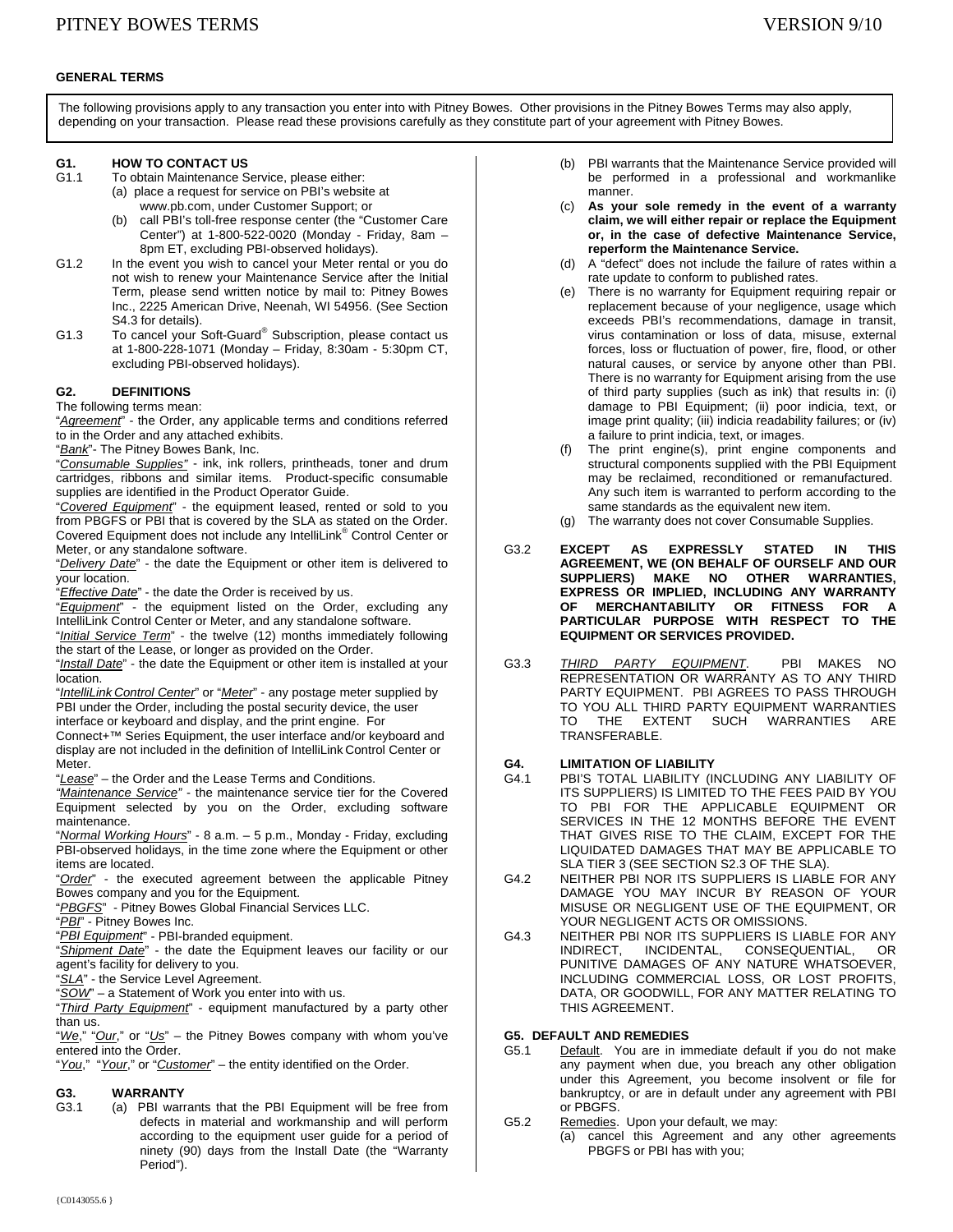- (b) require immediate payment of all payments due under a Lease(s) or other agreements, whether accrued or due in the future;
- (c) disable the IntelliLink Control Center or Meter;
- (d) require you to return the Equipment and IntelliLink Control Center or Meter;
- (e) if you do not return the Equipment and IntelliLink Control Center or Meter, require you to make immediate payment of an amount equal to the remaining value of the Equipment, IntelliLink Control Center or Meter at the end of the Lease Term, as determined by us;
- (f) charge you a late charge for each month that your payment is late;
- (g) charge you interest on any late payment from its due date until paid in full at the lesser of 18% per year or the maximum rate allowed by law;
- (h) charge you a check return fee for payments made by you with insufficient funds;
- (i) reasonably attempt to mitigate our damages and costs in the event of your default, although you acknowledge that we are not obligated to do so; and
- (j) pursue any other remedy, including repossessing the Equipment without notice to you. By repossessing the Equipment, IntelliLink Control Center or Meter, we are not waiving our right to collect the balance due.
- G5.3 Enforcing Our Rights. You agree to pay all our costs, including attorneys' fees, in enforcing our rights under the Agreement with you.
- G5.4 Suspension of Services. PBI reserves the right to suspend any services during any period in which your account is more than thirty (30) days past due.

# G6. **TAXES**<br>G6.1 You ad

You agree to pay and indemnify Pitney Bowes Global Financial Services LLC, Pitney Bowes Inc. and any affiliates thereof (collectively, "Pitney Bowes") for all charges and taxes (other than taxes on or measured by net income) related to the Lease or based on or measured by the lease transaction, payments, Equipment or Equipment location, or services provided in connection with the lease transaction. Pitney Bowes will, in its sole discretion, determine the amount of such taxes to be charged to you. This determination may not reflect the actual taxes and depreciation on the Equipment but may reflect certain average tax rates, different depreciation schedules or some other calculation. You agree to pay a processing, billing and tracking fee and administrative charge to be determined in the sole discretion of Pitney Bowes which may not bear a relationship to the tax charged or services performed.

## **G7. EMBEDDED SOFTWARE**<br>G7.1 The PBI Fquinment may o

The PBI Equipment may contain embedded software. You agree: (i) that PBI and its licensors own the copyrights and other intellectual property in and to the embedded software;

## **SERVICE LEVEL AGREEMENT (SLA)**

(ii) that you do not acquire any right, title or interest in or to the embedded software; (iii) only to use the embedded software with the PBI Equipment in which the embedded software resides; (iv) that you may not copy the embedded software; (v) that you may neither modify nor create derivative works of the embedded software (vi) that you may neither distribute nor disclose the embedded software (or any portion thereof) to any other person; (vii) that you may not translate, de-compile, disassemble, or otherwise attempt to unbundle, reverse engineer or create derivative works of the embedded software, except as permitted by applicable law; and (viii) that you may not export the embedded software in contravention of applicable export control laws. The embedded software contains third party software. Notwithstanding the above, this section does not modify any terms that may accompany such third party software.

#### **G8. INTERNET ACCESS POINT**

G8.1 The Connect+ Series Equipment may use an internet access point (e.g., wireless router) provided by us. You may only use this access point for connectivity between the Connect+ Series Equipment and the internet and for no other purpose. You agree to pay all costs associated with use of the access point in violation of this restriction.

#### **G.9. MISCELLANEOUS**

- G9.1 Force Majeure. We are not responsible for any delay or failure to perform resulting from causes beyond our control.
- G9.2 Assignment. You may not assign this Agreement without our prior written consent. Any purported assignment is void.
- G9.3 No Right to Setoff. Payments are not subject to setoff or reduction.
- G9.4 Legal Action. ANY LEGAL ACTION YOU FILE AGAINST US MUST BE STARTED WITHIN ONE (1) YEAR AFTER THE EVENT GIVING RISE TO YOUR CLAIM. YOU WAIVE ANY RIGHT TO TRIAL BY JURY IN ANY ACTION ARISING OUT OF THIS AGREEMENT.
- G9.5 Merger; Amendment; Severability. The Agreement incorporates all of the terms agreed by both parties and can only be changed by written agreement. You may use a purchase order to offer to obtain Equipment or services but you agree that none of the provisions of your purchase order will add to, modify or supersede these provisions unless we expressly agree in writing. If one or more provisions of this Agreement are deemed to be invalid or unenforceable, the remaining provisions will not be affected.
- G9.6 Survival. Our respective rights and obligations under Section G4 (Limitation of Liability), G5 (Default and Remedies) and G6 (Taxes) survive termination of the Agreement.
- G9.7 Choice of Law. This Agreement shall be governed and construed in accordance with the laws of the State of Delaware without regard to its conflicts of laws principles.

The following provisions describe the Service Level Agreement ("SLA") tiers that PBI offers on Covered Equipment (excluding software). The SLA tier you select will be listed on the Order. A separate Software License and Maintenance Agreement ("SMA") covers software maintenance and will be attached to the Order if you are acquiring software.

## **S1. DEFINITIONS**

All capitalized terms that are not defined in these provisions are defined in the "Definitions" section of the Pitney Bowes Terms.

#### **S2. SERVICE LEVEL TIERS**

The following describes the three SLA tiers offered by PBI for the Covered Equipment.

S2.1 Tier 1

 (a) *General*. Under Tier 1, PBI will provide at its option either repair or replacement services for the Covered Equipment during the Initial Service Term or any Renewal Service Term (the "Maintenance Service Term"). You are also entitled to two preventative

maintenance service calls per calendar year, to be made at your initiation.

- (b) *Obtaining Service*. You can obtain service online or by telephone as set forth in the "How to Contact Us" section of the Pitney Bowes Terms.
- (c) *Replacement Service*.

(i) If PBI determines that replacement is necessary, PBI will, at no additional cost, promptly ship new, reconditioned, or remanufactured equipment of the same or a functionally equivalent model to replace the affected Covered Equipment.

(ii) Within five (5) days of receiving the replacement equipment, you must pack the Covered Equipment to be replaced in the shipping carton that contained the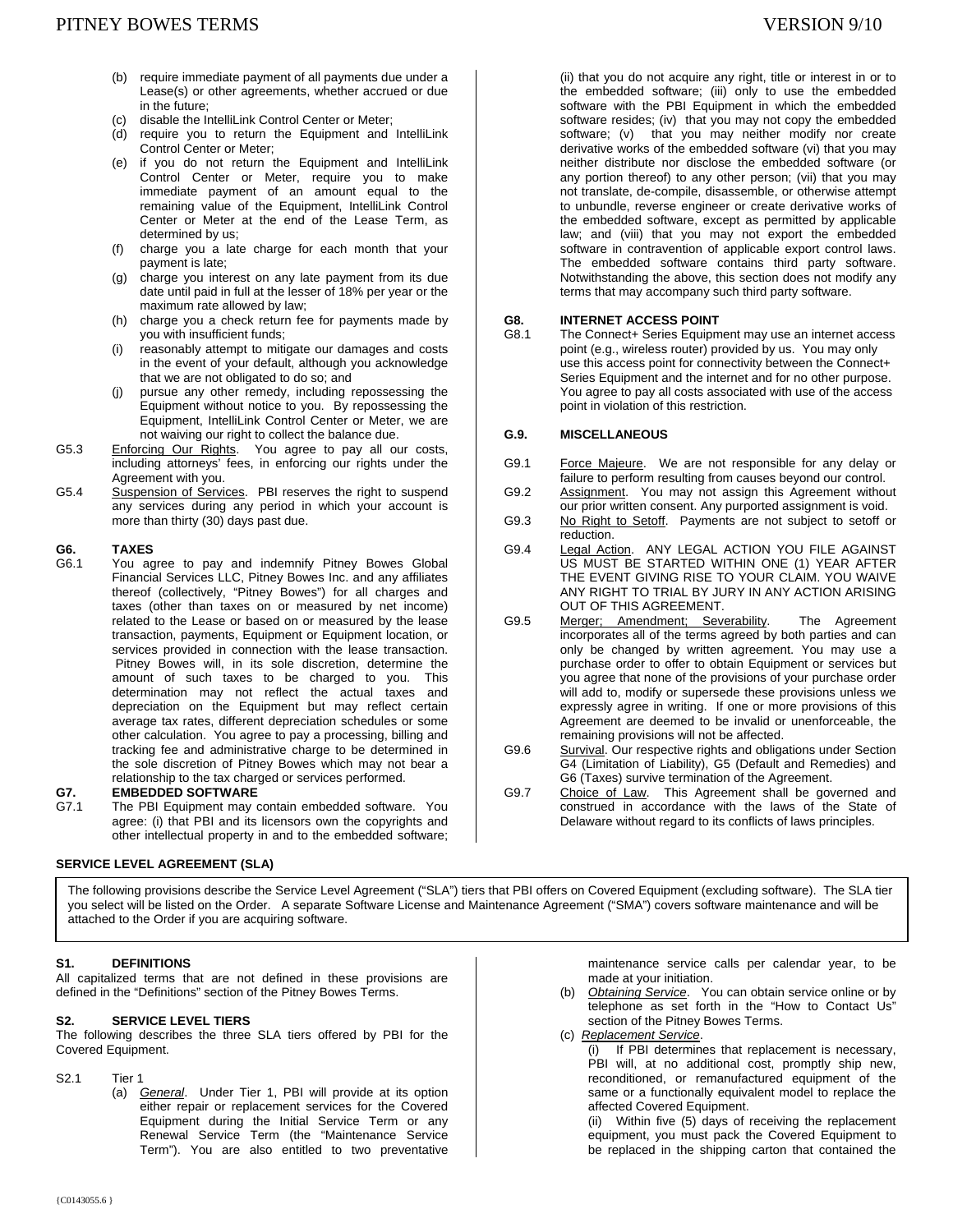replacement equipment, place the pre-paid return address label on the carton, and return it to PBI. (iii) You are responsible for the return of Covered

Equipment until PBI receives it.

(d) *Repair Service*.

(i) If PBI determines that repair service is necessary, PBI may provide repair by remote access, diagnostics and coordinated remote service, or by on-site repair service.

(ii) Repair service is provided only for damage resulting from normal wear and tear. Repair service may include the use of new, reconditioned, or remanufactured parts and assemblies.

(iii) PBI will provide parts or assemblies for discontinued equipment (or equipment not marketed as new) only if available.

(iv) If PBI deems it necessary, PBI will dispatch a service technician to arrive at your location for on-site service. You will not incur hourly charges unless service is performed outside Normal Working Hours, which will be done only with your consent.

#### S2.2 Tier 2

- (a) If you select Tier 2, we will provide the following support:
	- All coverage provided under Tier 1, PLUS:
	- (ii) *Ongoing Equipment Training Services*. PBI will provide the following training. PBI will schedule the training at a time convenient for you and PBI. Training will include an overview for the operator(s) on how to use the Covered Equipment. The number of training sessions that are included during each twelve (12) month period during the Maintenance Service Term are as follows:
		- (1) Mail finishing products (which includes Meters and scales) - up to six (6) training sessions;
		- (2) Mail finishing accounting software solutions up to four (4) training sessions;
		- (3) Mail creation hardware products (which includes tabletop folders, tabletop inserters, and address printers) - up to four (4) training sessions; and
		- (4) Distribution solutions hardware products up to four (4) training sessions.
	- (iii) *Additional Covered Items*. PBI will provide printheads for Meters or Covered Equipment without additional charge.

## S2.3 Tier 3

- (a) If you select Tier 3, PBI will provide the following support:
	- (i) All coverage provided under Tier 1 and Tier 2, PLUS:
	- (ii) *Preventive Maintenance Services*. (1) PBI will perform maintenance on the Covered Equipment at regular intervals.
	- (iii) *Response Time Commitment*.
	- (1) If PBI determines that on-site service is necessary, PBI will use commercially reasonable efforts to have a service technician on-site within four (4) hours (during Normal Working Hours only) of PBI's receipt of the call at the Customer Care Center (the "Response Time Commitment").
	- (2) The Response Time Commitment relates solely to the arrival of a technician at your location; it is not a guaranteed resolution of the problem within the four (4) hour time period, nor does it guarantee that all parts necessary to make a repair will be on-site within this time frame.
	- (3) The Response Time Commitment does not apply to Service designated as service by replacement, software maintenance, preventive maintenance, operator training, or other services not essential to repair the Covered Equipment. These services will be scheduled in advance.
- (4) If the Covered Equipment is moved from its original location, PBI may remove the Response Time Commitment. If this happens, you will receive a refund equal to the difference between the cost of the Response Time Commitment and the cost of maintenance coverage without this obligation.
- (iv) *Liquidated Damages for Failure to Meet Response Time*.
- (1) PBI agrees that if it does not meet the Response Time Commitment, PBI will provide you with a credit equal to six (6) months of the cost of the premium of the Response Time Commitment.
- (2) You must use a credit request form in order to request a credit. You may obtain a credit form from your service technician or by calling the Customer Care Center. The credits are limited to credits for two (2) failures to meet the Response Time Commitment in any twelve (12) month period during the Maintenance Service Term. **The remedies described in this Section are your sole remedy for PBI's failure to meet the Response Time Commitment**.

#### S2.4 Connect+ Advantage

- (a) If you select Connect+ Advantage, PBI will provide the following support:
	- (i) All coverage provided under Tier 2 PLUS:
- (ii) If you select Tier 3 in addition to Connect+ Advantage, coverage provided under Tier 3.
- (b) Connect+ Advantage is only available for items listed with an # in the description.

# **S3. FEES**<br>S3.1 You v

- You will pay the fees for the Initial Service Term, and any Renewal Service Term(s). These fees are incorporated into your payment cycle (e.g., Quarterly Payment for leased equipment).
- S3.2 *Late Fees*. Our remedies for your failure to pay on time are set forth in the "Default; Remedies" section of the Pitney Bowes Terms.
- S3.3 *Fees for Services Not Covered by this SLA.* If the service technician provides service for repairs caused by one of the conditions listed in Section S7.1(a)(ii), PBI will charge you for the service at PBI's current hourly rates and for any required parts.

#### **S4. MAINTENANCE SERVICE**

- S4.1 *Term*. PBI will provide you with Maintenance Service for the Initial Service Term and any Renewal Service Terms.
- S4.2 *RENEWAL SERVICE TERM(S)*. MAINTENANCE SERVICE AUTOMATICALLY RENEWS FOR CONSECUTIVE ONE (1) YEAR TERMS (EACH, A "RENEWAL SERVICE TERM"), UNLESS:
	- (a) YOU TERMINATE MAINTENANCE SERVICE AS SPECIFIED IN SECTION S4.3 AT LEAST SIXTY (60) DAYS PRIOR TO THE RENEWAL OF THE TERM; OR
	- (b) YOUR LEASE EXPIRES OR IS TERMINATED (IN WHICH CASE, THE MAINTENANCE SERVICE TERM WILL TERMINATE ON THE SAME DAY AS THE LEASE); OR
	- (c) THE RENEWAL IS PROHIBITED BY APPLICABLE LAW.
- S4.3 *Ending Your Maintenance Service*.
	- (a) If you do not wish to renew Maintenance Service, you must deliver a written notice (including your account number) (the "Termination Notice") by certified mail to the address listed in the "How to Contact Us" section of the Pitney Bowes Terms. Your Termination Notice must include your customer account number and lease number (if applicable), and is effective ten (10) business days after PBI receives it.
		- (b) PBI reserves the right not to renew your SLA at any time and for any reason.
- S4.4 *Maintenance Service Changes*.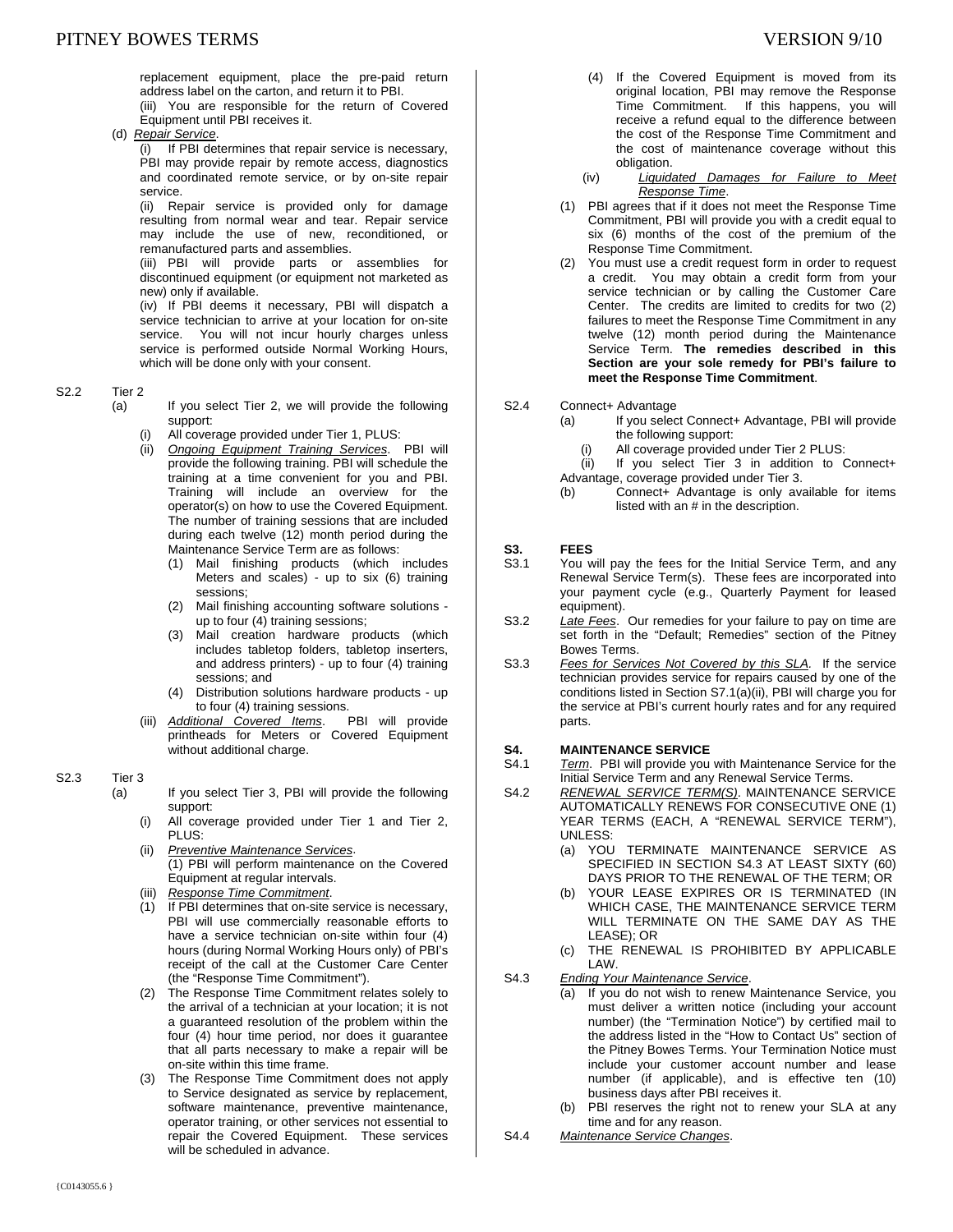- (a) PBI may modify its Maintenance Service by giving written notice to you (a "Maintenance Change Notice"), which will state whether the change is material.
- (b) After receiving a Maintenance Change Notice, if the change is material, you may terminate Maintenance Service as described in Section S4.3 above.

#### **S5. WARRANTIES; LIMITATION OF LIABILITY**

S5.1 The warranty for the Equipment and services as well as PBI's Limitation of Liability are set forth in the applicable section of the Pitney Bowes Terms.

#### **S6. ADDITIONAL MAINTENANCE TERMS**

- S6.1 These terms apply to all Maintenance Service tiers: (a) Limitations. Maintenance Service does not include:
	- (i) software maintenance and/or updates; and
	- (ii) services and repairs that are made necessary due to:
		- (A) negligence or accident, damage in transit, virus contamination and loss of data;
		- (B) use of Covered Equipment in a manner not authorized by this SLA or the Equipment user guide;
		- (C) natural causes such as fire or flood as well as other causes outside of PBI's control;
		- (D) use of Covered Equipment in an environment with unsuitable humidity and/or line voltage;
		- (E) loss of electrical power, power fluctuation, operator error;
		- (F) sabotage, repair or attempted repair by anyone other than PBI;
		- (G) the use of third party supplies (such as ink), hardware, or software resulting in: (i) damage

#### **EQUIPMENT AND POSTAGE METER RENTAL TERMS AND CONDITIONS**

to the Equipment; (ii) poor indicia, text, or image print quality; (iii) indicia readability failures; or (iv) a failure to print indicia, text, or images;

- (H) failure to use applicable software updates; or
- (I) use of Covered Equipment with any system for which PBI has advised it will no longer provide support or has advised is no longer compatible.
- (b) *Additional Exclusions*. Unless covered under one of the above maintenance tiers, Maintenance Service excludes the supply of rate program software for electronic scales and weighing systems, software maintenance and/or updates and consumable supplies for all levels of service, including printheads for Meters and IntelliLink Control Centers.
- (c) *Replacement Equipment*.
	- (i) If you replace any of your Covered Equipment during the Maintenance Service Term, and the replacement Equipment qualifies for maintenance services, PBI will automatically enroll you for maintenance coverage on the new Equipment at PBI's then current annual rates.
	- If you acquire an attachment, or add a unit, to your Covered Equipment, PBI will provide coverage for any qualifying attachment or unit and adjust your rate accordingly.
	- (iii) If you choose not to continue coverage on the replacement Equipment, attachment or unit, you may cancel Maintenance Service with respect to the item within thirty (30) days of the date of your initial invoice for the item from PBI. If you cancel, any further maintenance or repair services on the Equipment, attachment or unit will be subject to PBI's current rates.

The following provisions apply whenever you acquire an IntelliLink® Control Center or Meter from Pitney Bowes. Other terms may also apply, depending on the transaction.

#### **R1. DEFINITIONS**

All capitalized terms that are not defined in these provisions are defined in the "Definitions" section of the Pitney Bowes Terms.

## **R2. EQUIPMENT RENTAL AND INTELLILINK® SUBSCRIPTION (METER RENTAL)**

- R2.1 *Fees*.
	- (a) If you are not leasing the Equipment and paying for it in your lease payment to PBGFS, we will invoice you the Equipment rental ("rental") and IntelliLink Subscription fees listed on the Order.
	- (b) After the Initial Term, we may increase the rental and IntelliLink Subscription fees upon 30 days' prior written notice.
	- (c) When you receive notice of an increase, you may terminate your rental only as of the date the increase becomes effective.

#### R2.2 *Postage*.

- (a) To obtain postage for your Meter, you must contact our Postage By Phone® data center.
- (b) You may transfer funds to the Bank for deposit into a Postage By Phone<sup>®</sup> Reserve Account that you maintain at the Bank ("your Reserve Account") or you may transfer funds to the United States Postal Service ("USPS") through a lockbox bank ("Lockbox Bank"). See the "USPS Acknowledgment of Deposit" section of the Pitney Bowes Terms for more information.
- (c) After the Initial Term, we may increase postage refill fees upon 30 days prior written notice.
- (d) If you participate in any PBI, PBGFS, or Bank postage advance programs (such as Purchase Power®), we will advance payment on your behalf to the USPS, subject to repayment by you under the terms of the postage advance program and billed separately from your IntelliLink Subscription fees.

#### R2.3 *Meter Repair or Replacement*.

- (a) If the Meter malfunctions or fails due to reasons other than your negligence or accident, usage which exceeds our recommendations, damage in transit, virus contamination or loss of data, misuse, external forces, loss or fluctuation of power, fire, flood, or other natural causes, service by anyone other than us, or the use of third party supplies (such as third party ink) resulting in damage to the Meter, we will repair or replace the **Meter**
- R2.4 *Terms of Use; Federal Regulations*.
	- (a) You may use the Meter solely for the purpose of processing your mail, provided that you are authorized by the USPS to use the Meter, and that you comply with (i) this Agreement, (ii) any user documentation and (iii) all USPS regulations.
		- (b) You agree to use the Equipment and Meter only for business or commercial purposes, and not for personal, family, or household purposes.
	- (c) You agree to use only attachments or printing devices authorized by us.
	- (d) You must receive our written consent before moving the Equipment or Meter to a different location.
	- (e) Federal regulations require that we own the Meter.
	- (f) Tampering with or misusing the Meter is a violation of federal law.
- R2.5 *Rate Updates and Soft-Guard® Program*.
	- (a) Your Meter or Equipment may require periodic rate information updates that you can obtain under our Soft-Guard program, or you will receive individual rate updates as a separate charge.
	- If you have purchased a Soft-Guard Subscription, we will provide up to 6 rate updates during each 12 month period following the date of installation of the Equipment.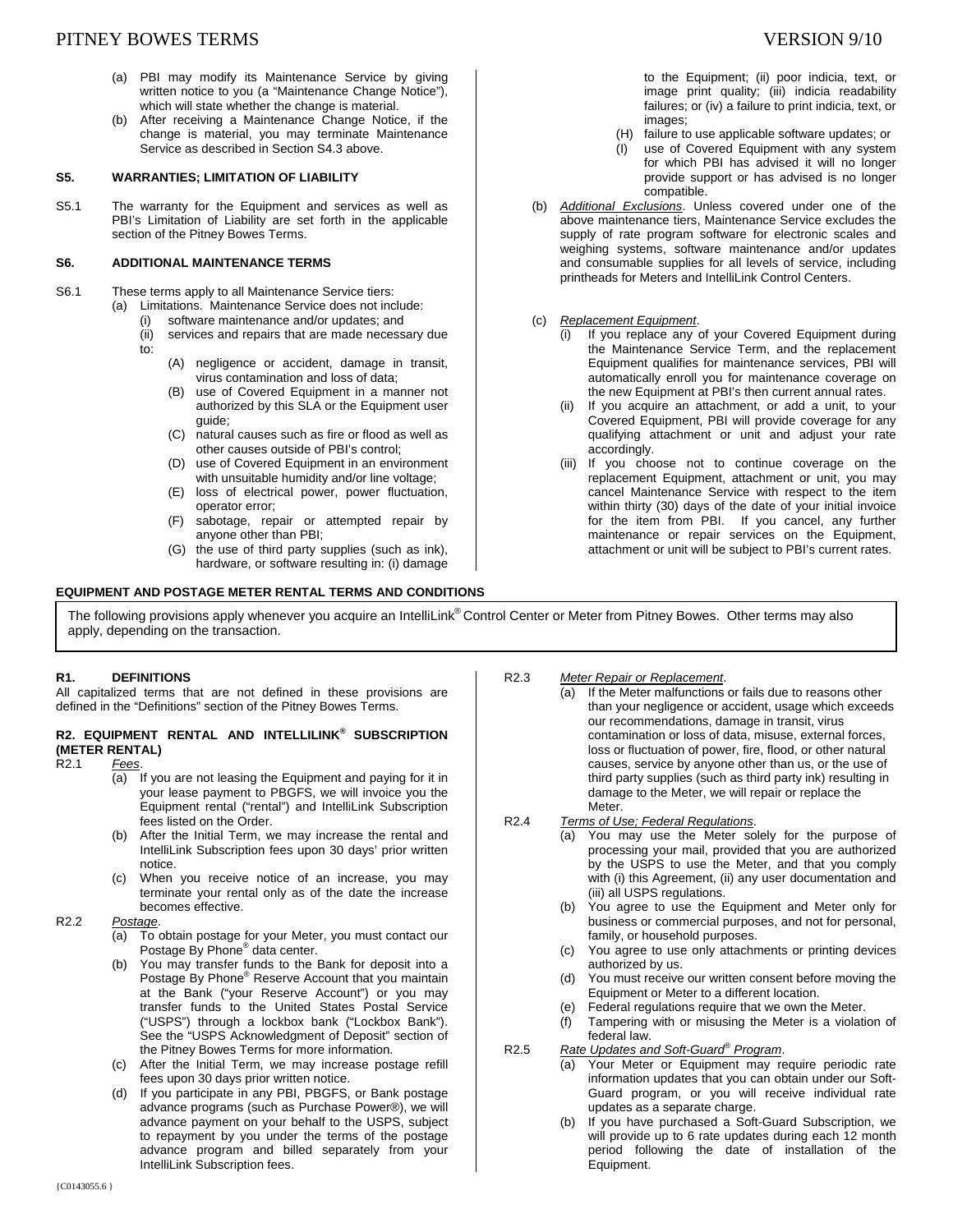## PITNEY BOWES TERMS SERVERS FOR A SERVERSION 9/10

- (c) We will provide rate updates only if required due to a postal or carrier change in rate, service, Zip Code or zone change.
- (d) Your Soft-Guard Subscription does not cover any change in rates due to custom rate changes, new classes of carrier service, or a change in Zip Code or zone due to Equipment relocation.
- (e) If your Soft-Guard Subscription has expired, or if you have received the maximum number of rate updates under your Soft-Guard Subscription, you will be billed for any additional rate update you request.
- (f) You can also renew the Soft-Guard Subscription by contacting PBI online or by telephone at the address and numbers set forth in the "How to Contact Us" section of the Pitney Bowes Terms.
- R2.6 *Warranty*.
	- (a) The warranty for the Equipment and services is set forth in the "Warranty" section of the Pitney Bowes Terms.
- R2.7 *Limitation of Liability*.
	- (a) PBI's limitation of liability is set forth in the "Limitation of Liability" section of the Pitney Bowes Terms.
- R2.8 *Collection of Information*.
	- (a) You authorize us to access and download information from your Meter. We may disclose this information to the USPS or other authorized governmental entity.
	- (b) We will not share with any third parties (except the USPS or other governmental entity) individually

## **UNITED STATES POSTAL SERVICE ACKNOWLEDGMENT OF DEPOSIT**

U1.1 By electing to lease or use computerized meter resetting system ("CMRS") meter equipment, you may transfer funds to the Bank for deposit into a Postage By Phone® Reserve Account which you maintain at the Bank, or you may transfer funds to the USPS through a Lockbox Bank for the purpose of prepayment of postage on CMRSequipped meters ("Deposit").

U1.2 After the effective date of the lease or meter rental Terms and Conditions between you and PBI, you may, from time to time, make deposits in your Reserve Account or may make Deposits in the Lockbox Bank account identified as: "United States Postal Service CMRS-PB."

U1.3 The USPS may, at its discretion, designate itself or a successor as recipient of Deposits made by you to the Lockbox Bank account described above.

U1.4 Any deposit made by you in your Reserve Account is subject to the Postage By Phone® Reserve Account – Agreement and Disclosure Statement governing your Reserve Account.

U1.5 Any deposit made by you in the Lockbox Bank account will be credited by the USPS only for the payment of postage for CMRS equipment.

U1.6 Such Deposits will be held within the Postal Service Fund at the U.S. Treasury and may be commingled with Deposits of other customers.

U1.7 You shall not receive or be entitled to any interest or other income earned on such Deposits.

U1.8 The USPS will provide a refund to you for remaining postage balances in CMRS equipment subject to then current USPS regulations.

U1.9 The Lockbox Bank will provide a refund to you for deposits otherwise held by the USPS.

## **PURCHASE POWER® TERMS AND CONDITIONS**

identifiable information that we obtain about you in this manner unless required to by law or court order.

- (c) We may elect to share aggregate data about our customers' postage usage with third parties.
- R2.9 *IntelliLink® Control Center/Meter Care and Risk of Loss*.
	- (a) You agree to take proper care of the IntelliLink Control Center and/or Meter(s) as stated in this Agreement and any user documentation.
	- (b) You assume all risk of loss or damage to the IntelliLink Control Center and/or Meter(s) while you have possession.

## **R3. VALUE BASED SERVICES**

Value Based Services include services such as USPS<sup>®</sup> e-Return Receipt and USPS<sup>®</sup> Confirmation Services.

- R3.1 *Fees*.
	- (a) Any fees charged by the USPS for any Value Based Service you purchase are payable by you in the same way that you pay for postage.
	- (b) The USPS is solely responsible for its services. (c) We are not responsible for any malfunctions of any part of the communication link connecting the IntelliLink Control Center with the USPS data system.
- R3.2 *Ending the Value Based Services*. We have the right to terminate the Value Based Services if the USPS discontinues offering the service or you breach your obligations under this Agreement and fail to cure the breach within thirty (30) days after you have been notified of it in writing.

U1.10 These refunds are provided in accordance with the regulations governing deposit of funds for CMRS, published in the Domestic Mail Manual or its successor.<br>U1.11 The Lockbox

The Lockbox Bank, which collects funds on behalf of the USPS, shall provide PBI, on each business day, information as to the amount of each Deposit made to the USPS by you, so PBI can update PBI's records.<br>U1.12 PBI

PBI may deposit funds on your behalf.

U1.13 The USPS will make no advances. Any relationship concerning advances is between you and PBI, PBGFS and/or the Bank.

U1.14 You acknowledge that the terms of this arrangement may be changed, modified, or revoked by the USPS, with appropriate notice.

U1.15 USPS regulations governing the deposit of funds for CMRS are published in the Domestic Mail Manual or its successor.<br>U1.16 You shall be subject to all applicable rules. regul

You shall be subject to all applicable rules, regulations, and orders of the USPS, including future changes to such rules, regulations and orders, and such additional terms and conditions as may be determined in accordance with applicable law.

U1.17 The USPS rules, regulations, and orders prevail in the event of any conflict with any other terms and conditions applicable to any Deposit.

U1.18 By engaging in any transaction through the Lockbox Bank, which will have the effect of setting postage through CMRS meter equipment, your activities concerning CMRS are subject to this USPS Acknowledgment of Deposit. ACKNOWLEDGMENT OF DEPOSIT REQUIREMENT. By signing this Agreement, you represent that you have read the Acknowledgment of Deposit Requirement and are familiar with its terms. You agree that upon execution of this Agreement with PBI, you will also be bound by all terms and conditions of the Acknowledgment of Deposit Requirement, as it may be amended from time to time.

The following provisions apply when you first enroll in the Purchase Power Program (the "Program"). Additionally, you will receive from us a set of more specific provisions within twenty (20) days of the date of this Agreement that will be more specifically tailored to your Purchase Power Account (the "Account") and will apply to your ongoing participation in the Program.

P1.1 *General.* (a) In order to participate in the Program, you must provide the information described in Section P1.8. (b) If you subscribe to the EasyPermitPostage® service, you may use the Purchase Power credit line to pay for permit postage and associated USPS fees.

(c) The Purchase Power credit line is a product of The Pitney Bowes Bank, Inc. (the "Bank") and is not available to individuals for personal, family, or household purposes.

P1.2 *Account Charges*. (a) Your Purchase Power Account (the "Account") will be charged for the amount of postage, products, and services requested and the related fees, if applicable.(b) Unless prohibited by law, you agree to pay the fees and charges of which the Bank has given you notice, including, without limitation, the fees and charges relating to: (i) transaction fees, if applicable; (ii) your failure to pay in a timely manner; (iii) your exceeding your credit line; and (iv)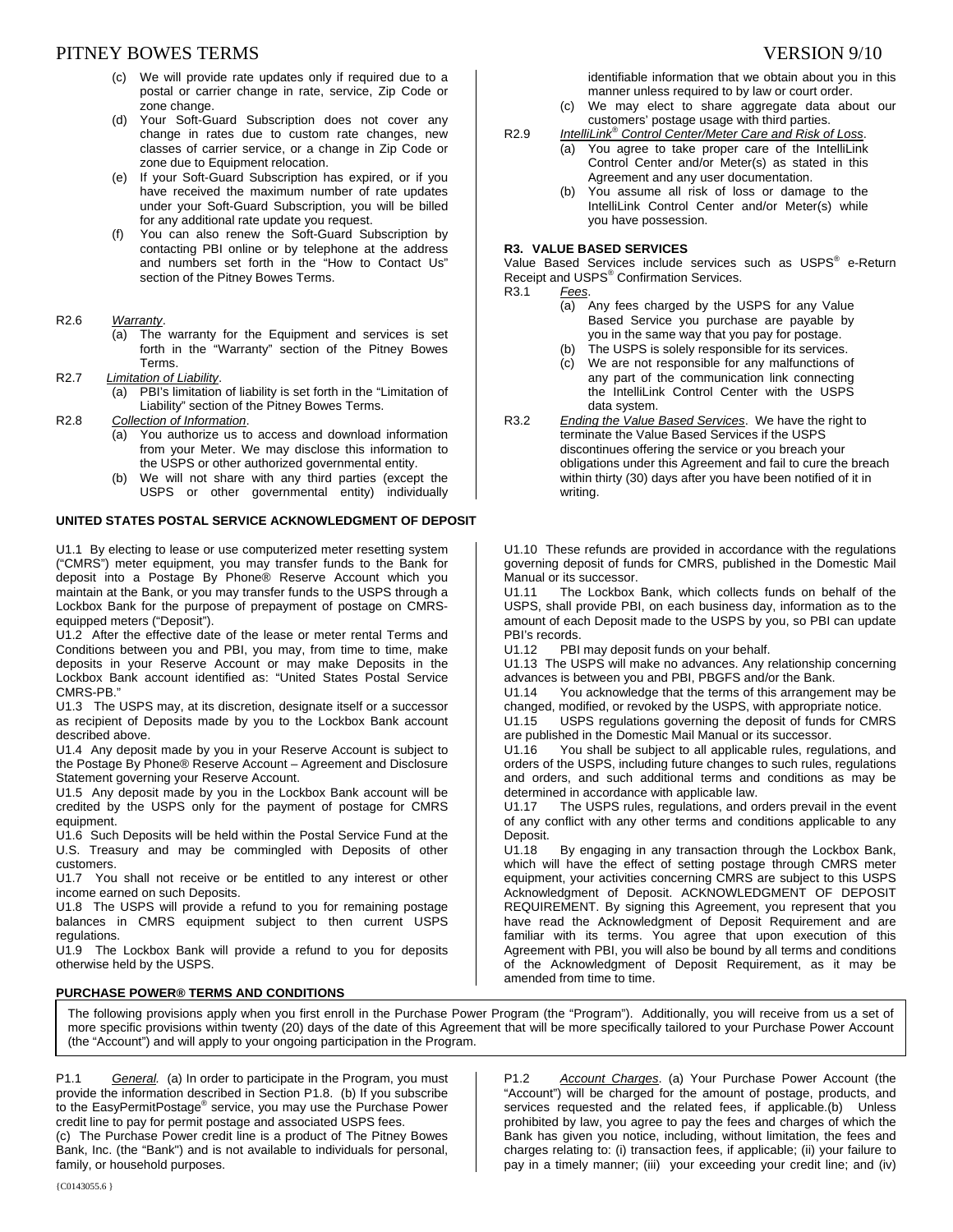fees attributable to the return of any checks that you give to the Bank as payment of the Account.<br>P1.3 Billing, Payments

Billing, Payments, and Collection. (a) You will receive a billing statement for each billing cycle in which you have activity on the Account. The Bank reserves the right to deliver any statement electronically to the email address that is then on file for the Company. (b) Payments are due by the due date shown on your billing statement. (c) You may pay the entire balance due or a portion of the balance, provided that you pay at least the minimum payment shown on the statement. In the event of a partial payment, you will be

responsible for the unpaid balance.<br>P1.4 Deferred Payment Terms **Deferred Payment Terms.** (a) By using the Program, you agree that whenever there is an unpaid balance outstanding on the Account which is not paid in full by the due date shown on your billing statement, the Bank will charge you, and you will pay, interest on the unpaid balance of the Account from time to time, for each day from the date the transaction is posted to the Account until the date the unpaid balance is paid in full, at a variable rate equal to the Annual Percentage Rate applicable to the Account from time to time. (b) (i) The Annual Percentage Rate applicable to the Account will be: the greater of (a) 22% and (b) the sum of the highest "Prime Rate" published in the "Money Rates" section of *The Wall Street Journal* on the last business day of the month and the margin set forth below (the sum of the margin and the Prime Rate is herein called the "Floating Rate"). (ii) The Annual Percentage Rate will be adjusted on a monthly basis based on any fluctuation in the Floating Rate, if applicable.

(iii) Any change in the Annual Percentage Rate based on the calculation described in this section will become effective on the first day of your next billing cycle. (iv) The margin which will be added to the Prime Rate to determine the Floating Rate will be 14.75% (using the Prime Rate in effect as of March 31, 2010, the daily periodic rate would be .049315% and the corresponding annual percentage rate would be 18.00%). (v) The Account balance that is subject to a finance charge each day will include (a) outstanding balances, minus any payments and credits received by the Bank on the Account that day, and (b) unpaid interest, fees, and other charges on the Account.

#### **PRESORTXTRA PROGRAM TERMS AND CONDITIONS**

(vi) The Bank will charge a minimum finance charge of \$1.00 in any billing cycle if the finance charge as calculated above is less than \$1.00. (vii) Each payment that you make will be applied to reduce the outstanding balance of the Account and replenish your available credit line. (viii) The Bank may refuse to extend further credit if the amount of a requested charge plus your existing balance exceeds your credit.<br>P1.5 A

Account Cancellation and Suspension. (a) The Bank may at any time close or suspend the Account, and may refuse to allow further charges to the Account. (b) Cancellation or suspension will not affect your obligation to pay any amounts you owe.

P1.6 *Amendments; Electronic Delivery; Termination*. (a) The Bank can amend any of the provisions and terms related to the Program at any time by written notice to you or by electronic notice via the email address that is then on file for the Company. You are consenting to electronic delivery of any amendments to the Program terms. (b) Each time you use the Program, you are signifying your acceptance of the terms and provisions then in effect. (c) An amendment becomes effective on the date stated in the notice and will apply to any outstanding balance on the Account. (d) The Bank may terminate the Program at any time and will notify you in the event of any termination. (e) Any outstanding obligation will survive

termination of the Program.<br>P1.7 Governing Law. P1.7 *Governing Law.* The Program and any advances are governed by and construed in accordance with the laws of the State of Utah and applicable federal law.<br>P1.8 USA PATRIOT Act.

P1.8 *USA PATRIOT Act*. (a) Federal law requires financial institutions to obtain, verify and record information that identifies each person who opens an account. (b) The Bank asks that you provide identifying information, including your address and taxpayer identification number. (c) The Bank may also ask for additional identifying information, where appropriate, including asking that your representative who is opening the Account provide his/her name, address, date of birth, driver's license and/or other documents and information that will allow the Bank to identify him/her.

The following provisions apply when you enroll in the Pitney Bowes PresortXtra Program and apply only to the services provided under the PresortXtra Program.

#### **X1. PBI'S RESPONSIBILITIES**

Depending on the service(s) you have selected on your PresortXtra qualification form, we will pick up your metered First Class letters ("Letters"), First Class flats ("Flats"), or both ("Program Mail"), provided to us and prepared by you in accordance with additional terms and conditions provided to you when you enroll in the PresortXtra Program ("Additional Terms and Conditions"). We will pick up your Letters and/or Flats at your designated location(s) and in accordance with the schedule we may mutually agree upon from time to time. We will sort this mail at one of our facilities. For Letters only, we will apply a United States Postal Service ("USPS") "Move Update" process to your mail. We will deliver the mail to the USPS for final delivery. We will perform this service under this Agreement in accordance with accepted mail processing industry standards. EXCEPT AS OTHERWISE PROVIDED HEREIN, WE MAKE NO OTHER WARRANTIES, EXPRESS OR IMPLIED.

#### **X2. CUSTOMER'S RESPONSIBILITIES**

X2.1 Letters. As of the date of this Agreement: for Letters, you will meter your Program Mail at the USPS rates set forth in the Additional Terms and Conditions. NO REPRESENTATION IS MADE AS TO THE AMOUNT OF YOUR MAIL THAT WILL QUALIFY FOR PRESORT MAILING RATES, AND YOU WILL BE RESPONSIBLE FOR METERING YOUR PROGRAM MAIL IN ACCORDANCE WITH THE TERMS OF THIS AGREEMENT REGARDLESS OF THE AMOUNT OF YOUR PROGRAM MAIL THAT QUALIFIES OR DOES NOT QUALIFY FOR PRESORT RATES. YOU HEREBY ASSIGN ANY AND ALL OF YOUR RIGHTS TO RECEIVE ANY POSTAGE REFUNDS OR

REBATES BASED ON THE AMOUNT OF YOUR MAIL THAT QUALIFIES FOR ANY ADDITIONAL PRESORT MAILING RATES TO PBI (OR ITS SUBSIDIARIES) AND ALL SUCH REFUNDS OR REBATES WILL BECOME THE PROPERTY OF AND BE RETAINED BY PBI (OR ITS SUBSIDIARIES).

X2.2 Flats. You will prepare and process your Flats as described in the Additional Terms and Conditions. You are responsible for metering all Flats that meet the criteria detailed in the Additional Terms and Conditions at the current USPS 3 digit first class flat rate. You agree that we will invoice you through your Purchase Power Credit Line at the rate set forth in the Additional Terms and Conditions. We will bill you for the difference between the USPS regular flat rate and the 3 digit USPS First Class flat rate for any Flats that do not comply with the requirements outlined in the Additional Terms and Conditions.

X2.3 General. You will have your Program Mail ready for pickup at your designated locations and in accordance with the schedule we mutually agree upon from time to time. You agree that time is of the essence with respect to each of your obligations for which time is a factor. You will ensure that your Program Mail complies with all applicable laws, rules and regulations, including but not limited to, all USPS regulations, and you will promptly execute any and all documents required by the USPS. You will ensure that your mail complies with the requirements set forth in the Additional Terms and Conditions.

#### **X3. GENERAL TERMS**